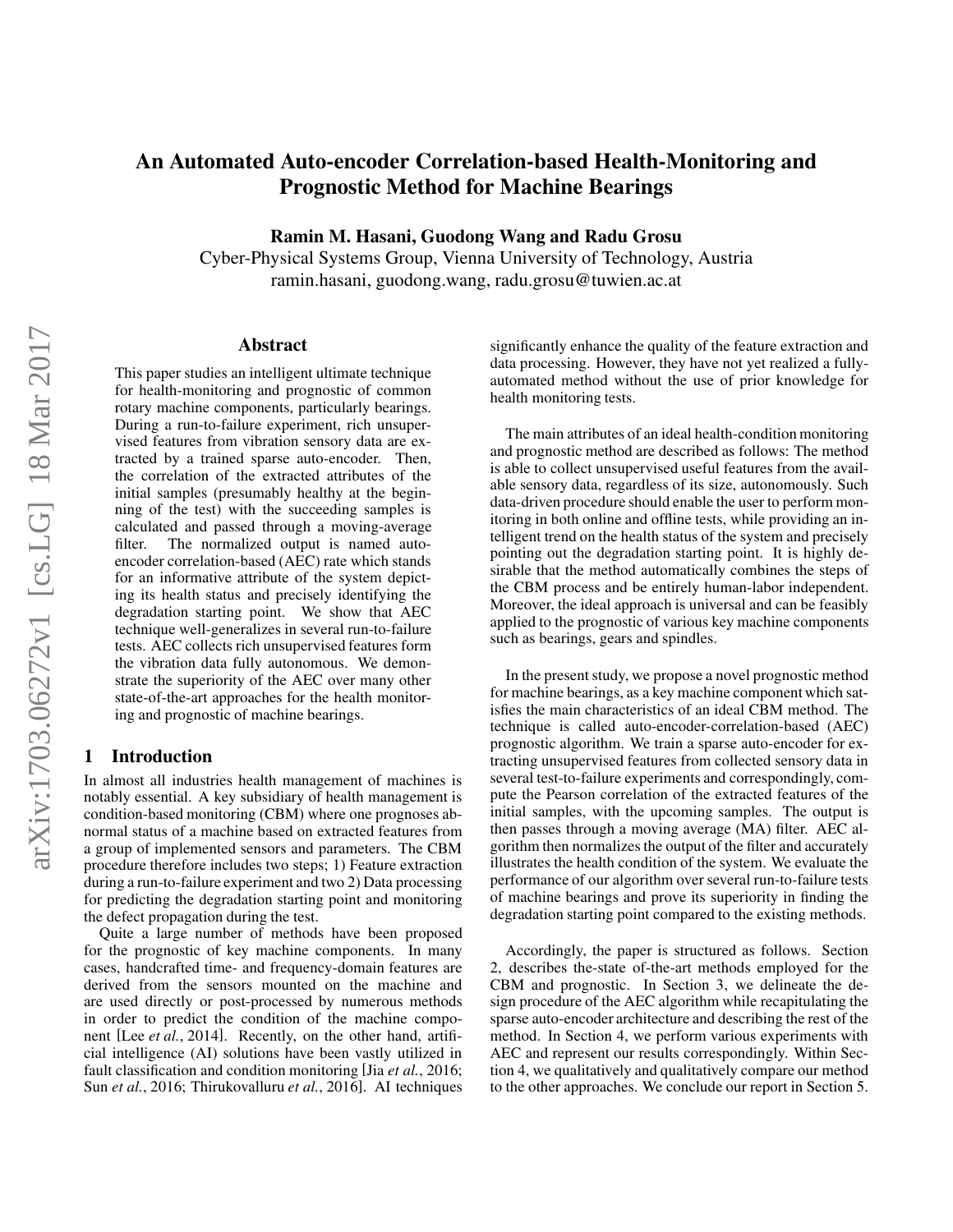# 2 Related Works

Comprehensive reviews on the useful prognostic methods for industrial machines including bearings have been proposed [Jardine *et al.*, 2006; Lee *et al.*, 2014]. Traditionally, time domain statistical features such as root mean squared (RMS), Kurtosis, Spectral Kurtosis and so on, have been utilised for monitoring the status of the machine key components [Qiu *et al.*, 2006]. However such features fail to provide useful information on the status of the system in some cases and therefore are not generalizable. In this regard, selection of the proper statistical features which contain useful information, is a challenge which is addressed in many health monitoring methods [Yu, 2012a; Yu, 2012b]. Such approaches lack automation as well as generalization.

Moreover, unsupervised feature extraction techniques such as principle component analysis (PCA)-based methods [He *et al.*, 2007] followed by a post-processing stage such as hidden Markov model (HMM) for health degradation monitoring provided a reasonable prediction on the status of the system [Yu, 2012a]. Despite their attractive level of accuracy, such methods are also not automated and their generalization ability has not yet clearly shown. Moreover, combination of the frequency-domain feature extraction methods such as wavelet packet decomposition with HMM are also employed in the calculation of the remaining useful life (RUL) of the key machine components [Tobon-Mejia *et al.*, 2012]. Tobon et al. proposed a useful trend on the RUL and successfully tested it on few bearing run-to-failure experiments. The approach is however, subjected to modifications to be utilized in the other test-cases [Tobon-Mejia *et al.*, 2012].

Kalman filter (KF) is also used in condition monitoring [Reuben and Mba, 2014; Wang *et al.*, 2016]. Reuben et al. proposed a method based on switching KF which can be simultaneously employed in the diagnostic and prognostic of the data [Reuben and Mba, 2014]. Wang et al. used an enhanced KF with expectation-maximization algorithm for providing accurate estimations on the health condition of the machines [Wang *et al.*, 2016]. Such methods lack the fully automation property and are subjected to manual preprocessing.

Data-driven approaches using AI techniques, have brought great advancements to the diagnostic and health condition monitoring of key machine components. Various architectures of neural networks in particular auto-encoders, are successfully employed for precise-classification of faults into different subgroups, by using pre-processed statistical time or frequency domain features and in general features extracted using prior knowledge [Yang *et al.*, 2002; Jia *et al.*, 2016; Sun *et al.*, 2016; Thirukovalluru *et al.*, 2016]. Although proposed methods are not fully autonomous, they are less human-labor dependent. However, such methods have not been yet utilized in the prognostic and condition monitoring fully autonomous. Here, for the first time, we train a sparse auto-encoder directly over the vibration data and compute the correlation of the extracted features and therefore, provide a comprehensive prognostic and health monitoring method which its performance is superior compared to many of the remarked approaches.

# 3 Auto-encoder Correlation-based (AEC) Fault Prognostic Method

In this section we describe the mechanism of the automated AEC general fault prognostic method during the runto-failure test of machine bearings. Figure 1 graphically illustrates the structure of the AEC. An autoencoder network is trained by using the Vibration data-samples. The autoencoder generates rich nonlinear features from the sensory data for each sample. Afterwards, the correlation coefficient matrix of the past samples until the current sample, is computed. The correlation coefficients of the features extracted for the samples generated at the beginning of the run-tofailure process, with the other available samples is normalized and correspondingly filtered by means of a moving average (MA) filter. This provides an output rate which can predicts the status of the system at each sampling time step. In the followings, we sketch our design procedures, in details.



Figure 1: The architecture of the AEC fault prognostic method.

#### 3.1 Sparse Auto-encoder Revisit

An auto-encoder [Boureau *et al.*, 2008], tries to learn an abstract of the identity function, to estimate the same input patterns at its output. One can place constraints on the network by limiting the size of the hidden layer and presumably discover attractive features form the data.

Let us define  $x \in \mathbb{R}^{D_x}$ , a  $D_x$ -dimension input to the autoencoder; the encoder initially maps  $x$  to a lower dimension vector  $z \in \mathbb{R}^D$ , and correspondingly generates an estimation of  $x, \hat{x} \in \mathbb{R}^D$ :

$$
z = f(Wx + b_1); \ \hat{x} = f(W^T z + b_2), \tag{1}
$$

where  $f$ , in our design, is a saturating linear transfer function denoted in Equation 2,  $W \in \mathbb{R}^{D_x \times D}$  stands for the weight matrix, and vectors  $b_1 \in \mathbb{R}^{\mathbb{D}}$ ,  $b_2 \in \mathbb{R}^{\mathbb{D}}$  represent the bias values.

$$
f(z) = \begin{cases} 0, & \text{if } z \le 0 \\ z, & \text{if } 0 < z < 1 \\ 1, & \text{if } z \ge 1 \end{cases}
$$
 (2)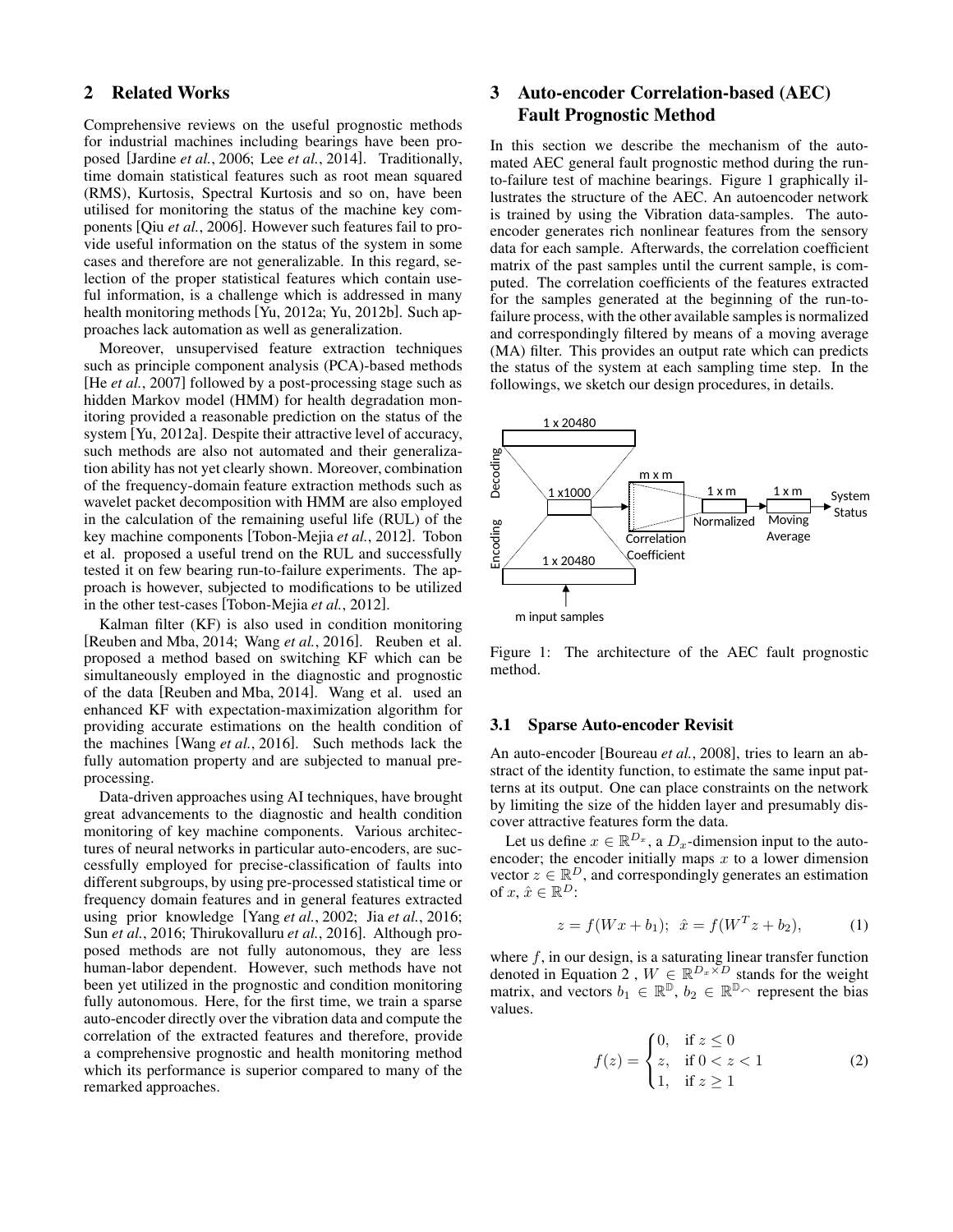We define the following cost function to be optimized subsequently:

$$
C = \underbrace{\frac{1}{N} \sum_{n=1}^{N} \sum_{i=1}^{I} (x_{in} - \hat{x}_{in})^2}_{\text{mean squared error}} + \underbrace{\lambda R_{L2}}_{\text{mean squared error}} + \underbrace{\sigma R_{sparse}}_{\text{mean source}} \tag{3}
$$

 $L_2$  regularization sparsity regularization

The first term in  $C$  is the mean squared error. The second term denotes an  $L_2$  regularization applied for preventing over-fitting, where  $\lambda$  is the regularization coefficient.  $L_2$  regularization is computed as follows:

$$
R_{L2} = \frac{1}{2} \sum_{j}^{n} \sum_{i}^{k} (w_{ji})^2,
$$
 (4)

where  $n$  and  $k$  are the number of samples(observations) and number of variables in the training data, respectively.

The third term in the cost function determines an sparsity regularzation with an effectiveness coefficient,  $\sigma$ . Let the average output activation of a neuron  $i$  be denoted as:

$$
\hat{\rho}_i = \frac{1}{m} \sum_{j=1}^m f(w_i^T x_j + b_i),\tag{5}
$$

and define  $\rho$  as the desired output value of a neuron, One can measure their difference by using the Kullback-Leibler divergence function described below:

$$
R_{sparse} = \sum_{i=1}^{D} KL(\rho || \hat{\rho}_i) =
$$
  

$$
\sum_{i=1}^{D} \rho \log(\frac{\rho}{\hat{\rho}_i}) + (1 - \rho) \log(\frac{1 - \rho}{1 - \hat{\rho}_i}).
$$
 (6)

KL function outputs zero when  $\rho$  and  $\hat{\rho}_i$  are close to each other and increases when they diverge from each other. This implies sparsity in the network and it is defined in our cost function as the sparsity regularization,  $R_{sparse}$ .

We then train the network by applying a scaled conjugate gradient (SCG) algorithm [Møller, 1993] using MATLAB's Neural Network Toolbox.

## 3.2 Correlation Analysis, Normalization and Filtering

For each training sample, D nonlinear features are constructed by the Auto-encoder. We calculate the linear dependencies of the abstract representation of each sample by utilizing the Pearson correlation coefficient (CC) which is described bellow for two samples A and B:

$$
r(A,B) = \frac{1}{D-1} \sum_{i=1}^{D} \left(\frac{A_i - \mu_A}{\sigma_A}\right) \left(\frac{B_i - \mu_B}{\sigma_B}\right), \tag{7}
$$

where  $\mu_A$  and  $\sigma_A$  are the mean and the standard deviation of A, respectively, and  $\mu_B$  and  $\sigma_B$  are the mean and standard deviation of B [Fisher, 1925]. The correlation coefficient matrix for the available samples during the run-to-failure test is calculated. The first column of the CC matrix depicts the correlation of the first sample data which is recorded at the beginning of the run-to-failure process, with the other available samples. We normalize this vector between zero and one, and define it as the criteria for predicting the faulty sample and consequently determine the health-status of the system.

We finally, smoothen the shape of the output by passing it through a moving average filter. The filter is designed as follows:

$$
\hat{m} = \frac{1}{w_{size}}(y(n) + y(n-1) + \dots + y(n - (w_{size} - 1))). \tag{8}
$$

For the sample data y, the filter slides a sample-window of length  $w_{size}$ , over the data, and calculates the average of the covered data in each window.

## 4 Experiments with AEC

In this section we evaluate the performance of our fault prognostic method by employing it in several run-to-failure experiments on bearings. We initially introduce the dataset contents together with the objective of the tests, and illustrate the performance of the AEC method in various run-to-failure tests. We finally benchmark our results with the state-of-theart methods in fault prognostic of the bearing machines.

## 4.1 IMS Bearing Data Set from PCoE NASA Datasets

We use the bearing dataset provided by the the Center for Intelligent Maintenance Systems (IMS), University of Cincinnati [Lee *et al.*, 2007], collected from the Prognostics Data Repository of NASA [PCoE, Accessed 2016].

The bearing test rig is shown in Figure 2. A shaft is coupled to a AC motor and is rotating at  $2000$   $RPM$  while a 6000 lbs load is installed on it.

Four force-lubricated bearings are mounted on the shaft. Accelerometers with high sensitivity are placed for each bearing for recording the vibrations (the position of the sensors are shown in the Figure 2). Three test-to-failure experiments



Figure 2: Bearing test implementation [Qiu *et al.*, 2006]. Four bearings are set-up on a shaft and vibration data is collected in three run-to-failure tests.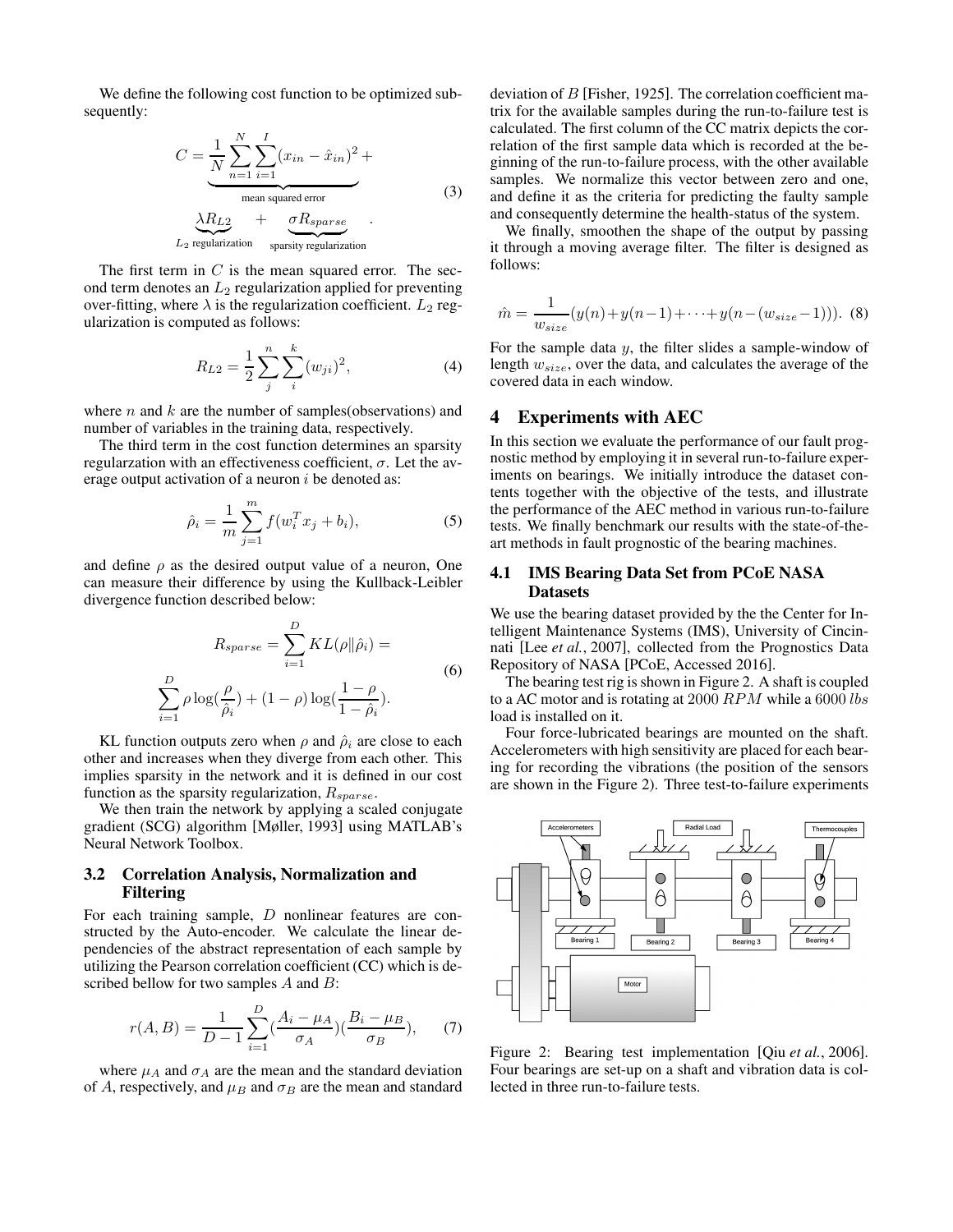are performed independently. In such tests, failures usually happened at the end of the test [Qiu *et al.*, 2006].

In the first experiment, two accelerometers are utilized for each bearing while in the second and third experiments one accelerometer is used. Datasets contain 1-second recordings from the accelerometers with a sampling frequency of  $20KHz$ , every 10  $min$ , during the run-to-failure tests [Qiu *et al.*, 2006]. Table 1 represents the properties of the collected data in each experiment.

Table 1: IMS Bearing tests specification

| <b>Experiment</b> | $#$ of Samples | sample size      | <b>Faulty Bearing</b>             | test-to-failure time |
|-------------------|----------------|------------------|-----------------------------------|----------------------|
| S1                | 2156           | $4 \times 20480$ | B <sub>3</sub> and B <sub>4</sub> | 35 days              |
| S2                | 984            | $4 \times 20480$ | B1                                | 8 days               |
| S3                | 4448           | $4 \times 20480$ | B <sub>3</sub>                    | 31 days              |

For our simulations, we only train the AE network on the faulty bearings therefore we will have four different simulated experiment cases as follows: 1) Dataset 1 bearing 3 (S1B3), 2)Dataset 1 Bearing 4 (S1B4), 3) Dataset 2 bearing 1 (S2B1) and 4) Dataset 3 Bearing 3 (S3B3).

#### 4.2 Results

We train the auto-encoder and consequently implement our prognostic method in MATLAB due to its compatibility with most of the industrial production systems and specially online test-to-failure environmental tools. The training process is performed on a Microsoft Azure NC-Series virtual machine powered by one NVIDIA Tesla K80 GPU. We demonstrate our method's functionality in two general frameworks where in the first one we train the auto-encoder with all the available data, for each experiment, in order to monitor the status of the system. In the second framework, we train the auto-encoder with 70% of the data and keep 30% of it for testing in order to check the prediction power of the proposed method. The training time varies between 55 min and 80 min for each case, depending on the number of input samples.

Since we only consider the vibration samples of one bearing in each simulation, the input samples' dimension, under 20 kHz sampling frequency, is a 20480-length vector. We choose 1000 hidden units for the AE which enables us to extract 1000 features from each large input vector.

We then calculate the correlation coefficient matrix of the input samples (depending on the framework in which we are working on, for the first case we feed in all the available data while for the second framework we dedicate 70% of the data for training and the network has to output a prediction on the status of the system based on the previously observed samples) and normilaze the correlation coefficient of the initial sample ( which is considered to represent the healthy status of the system) with the next samples. We then filter out the output and provide a representation of the status of the system.

#### Framework1 - Health-Condition Monitoring

Figure 3 illustrates the output of the AEC for the four simulations of the three run-to-failure experiments, where we monitor the recorded data. A high AEC rate corresponds to a



Figure 3: AEC evaluation rate for four different datasets. For every dataset, our AEC platform generates a rich trend corresponding to the status of the bearing based on the vibration sensory data. One can feasibly detect abrupt changes in the AEC rate. The vertical dot lines corresponds to the sample time after which AEC platform start decreasing dramatically. This indicates the degradation starting point.



Figure 4: Visualization of the status of four different bearings in four run-to-failure experiments. The color bar represents the value of the normalized AEC rate. The higher is the rate (the more red is the color bar) the less probable it is for the system to be in a faulty condition. The horizontal axes shows the samples collected for the run-to-failure test in every experiments. A) S1B3, AEC rate recording. B) AEC for S1B4 C) AEC for S2B1. D) AEC for S3B3.

healthy behavior of the system while a downward trend depicts starting point of an abnormal state. High AEC indicates more correlated samples with the initial healthy status of the system. AEC clearly displays the beginning of a faulty trend together with its propagation effect. It can also demonstrate a health-characteristic portfolio for the noisy dataset, S3B3 for which many other approaches have failed to provide a health-degradation characteristics. Figure 4 graphically indicates the status of the four experiments S1B3, S1B4, and S2B1 and S3B3 in parts A, B, C and D respectively. The Color bar represents the AEC rate from 0 (blue) to 1 (red). We can distinctly observe where a significant change in the rate is occurred and therefore stop the process. We call a sample abnormal, when its AEC rate is measured 90% below the recorded sample at  $t - 100$ . The AEC delicately indicates the start of a faulty status and represents its gradual propagation. Table 2 summarises the detection performance of our AEC method together with some of the existing data monitoring approaches, for the IMS dataset. Detection performance is defined as the sample-time (sample number) at which the algorithm notices initiation of a degradation. Therefore, an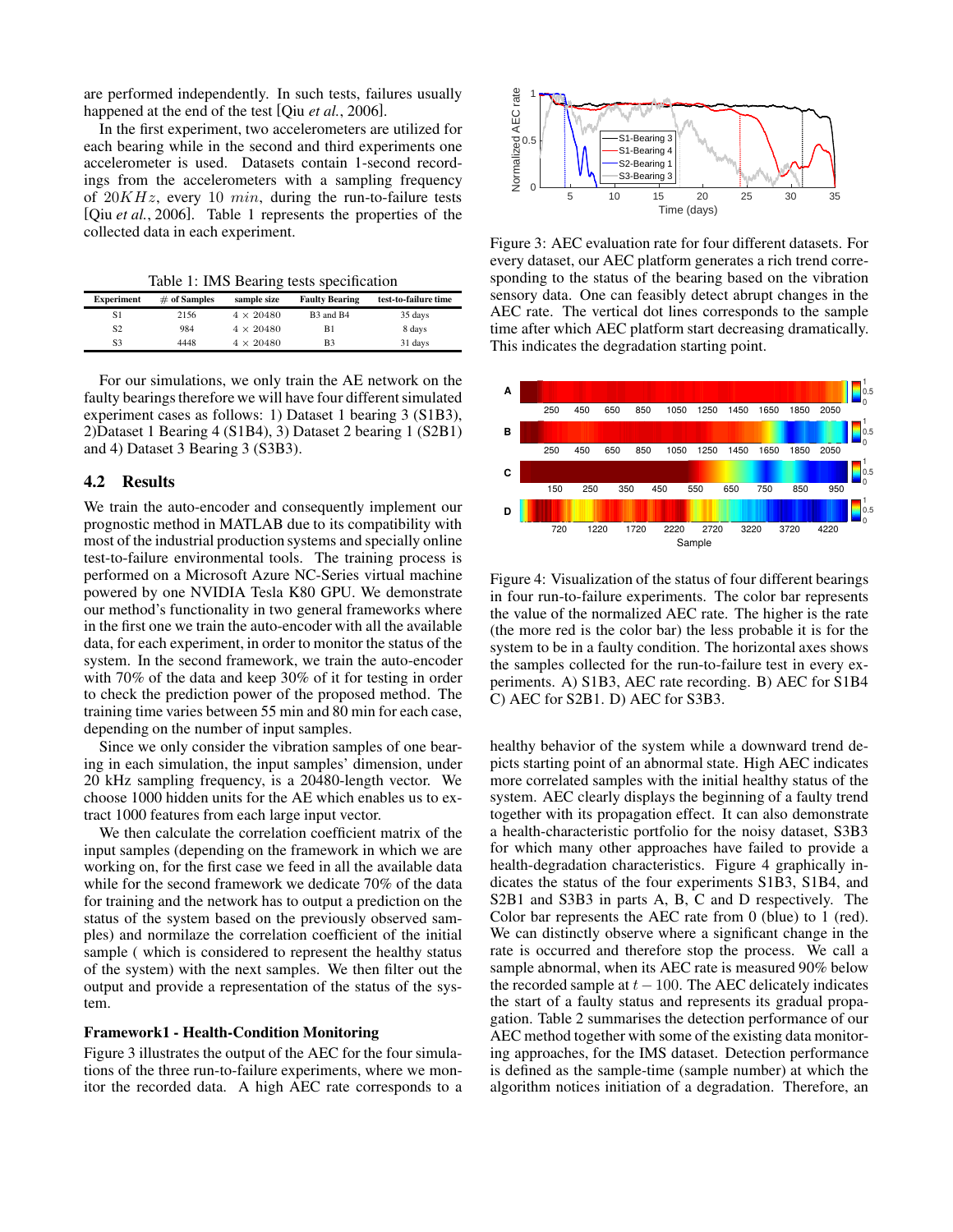early fault-detection determines a better performance.

Table 2: Detection performance. HMM-DPCA: Hidden Markov model with dynamic PCA, HMM-PCA: Hidden Markov model with PCA [Yu, 2012a]. MAS-Kortusis: Moving average spectral kurtosis [Kim *et al.*, 2016]. VRCA: Variable-replacing-based contribution analysis [Yu, 2012a]. means that the dataset has not been analyzed in the corresponding experiment

| Algorithm    | S1B3                           | S1B4 | S2B1 | S3B3         |  |  |  |
|--------------|--------------------------------|------|------|--------------|--|--|--|
|              | Degradation starting datapoint |      |      |              |  |  |  |
| <b>AEC</b>   | 2027                           | 1641 | 547  | 2367         |  |  |  |
| HMM-DPCA     | 2120                           | 1760 | 539  |              |  |  |  |
| HMM-PCA      |                                | 1780 | 538  |              |  |  |  |
| <b>RMS</b>   | 2094                           | 1730 | 539  | No detection |  |  |  |
| MAS-Kurtosis | 1910                           | 1650 | 710  | No detection |  |  |  |
| VRCA         |                                | 1727 |      | No detection |  |  |  |

We can observe that only AEC provides the degradation starting point for all the experiments. It is essential to mention that monitoring of the test-to-failure process of the experiment S3B3 is considerd as a hard challenge to be performed. Only few approaches can monitor its state while non provided the degradation starting point [Kim *et al.*, 2016]. AEC provides a reasonable prediction on such dataset as well.

#### Framework2 - Online Prognostic

In the second framework, as discussed, we train the autoencoder over the first 70% of the available data in order to evaluate the prediction performance of the model in an online monitoring phase. Here, we study six cases including S1B3 sensor1, S1B3-sensor2, S1B4-sensor1, S1B4-sensor2, S2B1 and S3B3 where Figure 5A to 5F represent the predicted AEC rate in each experiment respectively. A sample is defined as the initiation of an abnormal state where its AEC rate reaches 90% of the rate of the 100 steps earlier sample. The prediction process starts from the samples collected from day 5 on, since before that the status of the system has been considered to be normal [Qiu *et al.*, 2006]. Using this definition, the degradation starting point is calculated with high level of accuracy and the propagation of fault is captured during the simulated run-to-failure test. Table 3 summarises the predicted degradation starting point together with the prediction accuracy in each experimnet. The prediction error is computed as the ratio of the deference between the predicted sample and the monitored fault starting point, to the total number of samples in each experiment.

We also compare AEC with most of the existing methods for fault monitoring and prognostic systems over several attributes. Such qualifications are determined as follows:

- Generalization: Ability of the method to provide clever results for various bearing status monitoring experiments.
- Status Monitoring: Ability of the method to provide a useful health-status trend during the test-to-failure experiment of the bearings.

Table 3: Prediction accuracy of the AEC method in different bearing run-to-failure tests

| <b>Experiment</b>                                  | Fault starting point | <b>Prediction Accuracy</b> |
|----------------------------------------------------|----------------------|----------------------------|
| S1B3-sensor1                                       | 2120                 | 95.68%                     |
| $S1B3$ -sensor2                                    | 2122                 | 95.59%                     |
| S <sub>1</sub> B <sub>4</sub> -sensor <sub>1</sub> | 1681                 | 98.14%                     |
| $S1B4$ -sensor2                                    | 1673                 | 98.51%                     |
| S2B1                                               | 610                  | 93.60%                     |
| S3B3                                               | 2435                 | 98.47%                     |



Figure 5: Online monitoring of the status of the system in different experiments: A) S1B3 first sensor B) S1B3 second sensor C) S1B4 first sensor D) S1B4 second sensor. E) S2B1 F) S3B3. The color-bar represents the AEC rate. The degradation starting point of the system in each experiment, with a high level of accuracy is predicted and AEC rate comprehensively elucidates how the fault propagates during each run-tofailure test.

- Automated: a fully autonomous fault prognostic method
- Unsupervised: Capability of the method to extract information from the sensory without any prior knowledge.
- Detection Sensitivity: Ability of the method to provide a fast-enough alert on the starting point of the degradation in the test.
- Fault-type Detection (Diagnostics): Ability of the method to detect a certain type of defect in the system and classify them into different fault classes.

Table 4 comprehensively illustrates a qualitative comparison among various fault prognostic methods utilized for bearings, based on the mentioned attributes. The assessment on the performance of each method is carefully performed based on the provided results and the detailed specifications of the methods in their corresponding report. Under such evaluations, results suggest the superiority of the AEC algorithm over existing methods where it can precisely capture the degradation initial point and provides a useful trend for the fault spread while being autonomous.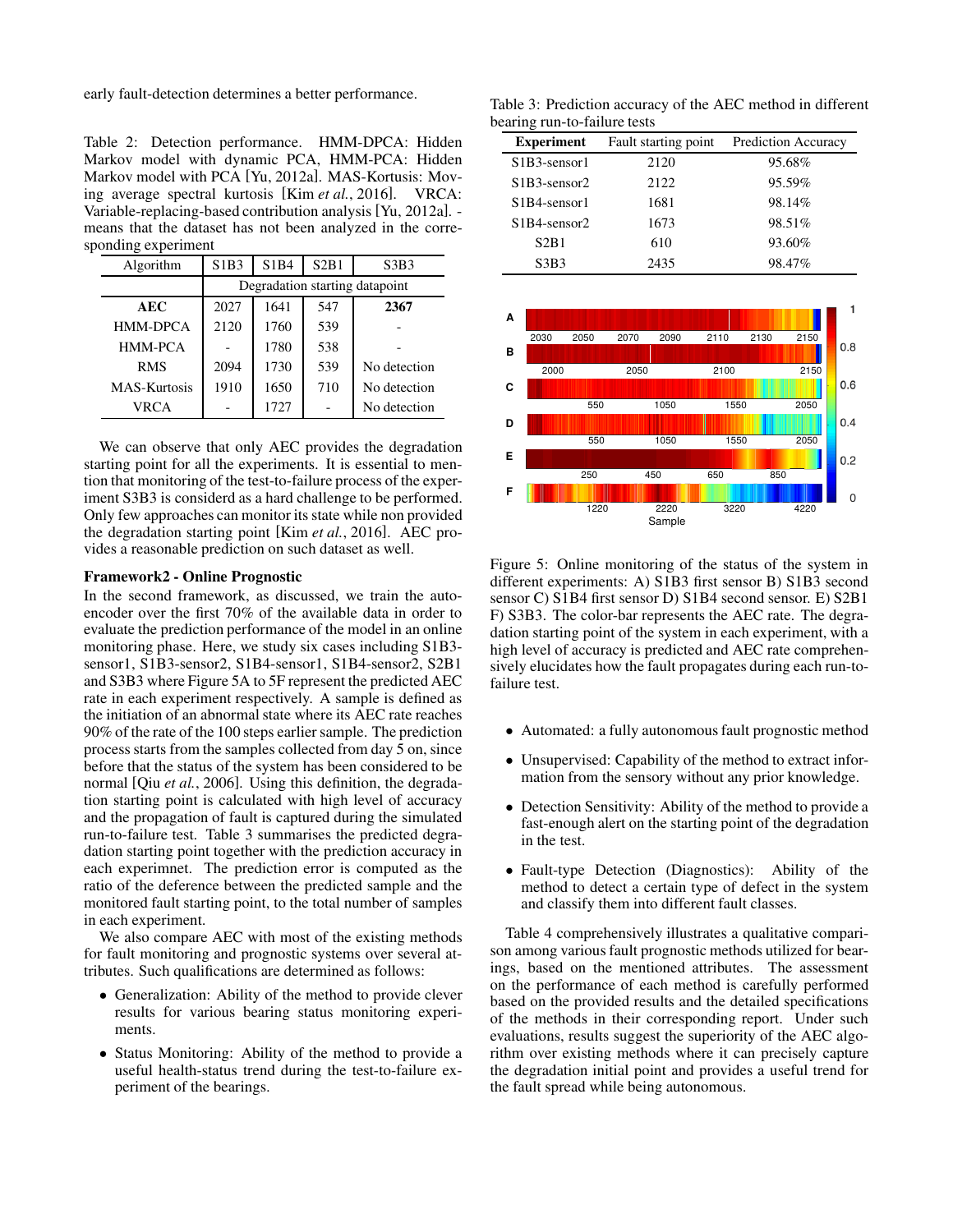Table 4: Qualitative comparision of the performance of the existing approaches on the bearing dataset prognostic. HMM-DPCA: Hidden Markov model with dynamic PCA, HMM-PCA: Hidden Markov model with PCA [Yu, 2012a]. MAS-Kortusis: Moving average spectral kurtosis [Kim *et al.*, 2016]. VRCA: Variablereplacing-based contribution analysis [Yu, 2012a]. EET: Energy Entropy trend [Kim *et al.*, 2016]. WPSE-EMD: Wavelet packet sample Entropy [Wang *et al.*, 2011] - Empirical mode decomposition [Lei *et al.*, 2007]. Spectral-ANN: Third-order spectral + artificial neural networks [Yang *et al.*, 2002]. Fuzzy-BP: Fuzzy logic with backpropagation [Satish and Sarma, 2005]. SVM: Support Vector Machine [Yang *et al.*, 2007]. GA-SVR: Genetics algorithm-Support vector regression [Feng *et al.*, 2009]. GLR-ARMA: Generalized likelihood ratio - Autoregressive moving average [Galati *et al.*, 2008]. ++: Highly satisfies. +: Satisfies. -: The attribute is not covered -+: The attribute is fairly covered.

|                     | Hans Reading the Strange Carpet of Hand Reading<br>Georgie Hallison |           |           |           | <b>Famility Replacement</b> |           |
|---------------------|---------------------------------------------------------------------|-----------|-----------|-----------|-----------------------------|-----------|
|                     |                                                                     |           |           |           |                             |           |
| <b>Algorithm</b>    |                                                                     |           |           |           |                             |           |
| <b>AEC</b>          | $+$                                                                 | $+$       | $^{+}$    | $+$       | $^{++}$                     |           |
| <b>HMM-DPCA</b>     | -+                                                                  | $+$       |           | $+$       | $+$                         |           |
| HMM-PCA             |                                                                     | $+$       |           | $+$       | $+$                         |           |
| <b>RMS</b>          |                                                                     | $+$       |           |           | -+                          |           |
| Kurtosis            |                                                                     | $+$       |           |           | -+                          |           |
| <b>MAS-Kurtosis</b> |                                                                     | $+$       |           |           | -+                          |           |
| Spectral-ANN        | -+                                                                  |           |           |           | $+$                         | $^{+}$    |
| <b>VRCA</b>         | -+                                                                  | $\ddot{}$ |           |           | $^{++}$                     |           |
| <b>EET</b>          | $^{+}$                                                              | $\ddot{}$ |           | $\ddot{}$ |                             |           |
| WPSE+EMD            |                                                                     | $+$       |           |           | $\ddot{}$                   |           |
| Fuzzy-BP            | -+                                                                  |           | $\ddot{}$ |           | $+$                         | $\ddot{}$ |
| <b>SVM</b>          |                                                                     |           |           |           | $+$                         | $^{++}$   |
| GA-SVR              |                                                                     | $+$       |           |           | $+$                         |           |
| <b>GLR-ARMA</b>     |                                                                     | $+$       |           |           | $\ddot{}$                   |           |

## 5 Conclusions

We introduced a new autonomous technique for fault prognostic in machine bearings. The method was based on an unsupervised feature extractions from sensors by means of an auto-encoder. Correlation analysis on the extracted features was performed and correspondingly useful trend on the status of the bearing during the test-to-failure was provided. We showed that AEC successfully monitors the status of the bearings in various experiments which confirms its generalization ability. AEC accurately predicts the degradation starting point while providing an informative trend on its propagation. Furthermore, AEC algorithm generates rich unsupervised features from the vibration data and is automated.

For the future work we intend to improve the quality of

our method and apply it to the prognostic of the other key machine components such as degradation of gears, cutting tools and spindles. One can also think of a more general solution where a deep convolutional auto-encoder is designed and trained and accordingly evaluate the health-status of the system, independently, without any other follow-up steps.

# References

- [Boureau *et al.*, 2008] Y-lan Boureau, Yann L Cun, et al. Sparse feature learning for deep belief networks. pages 1185–1192, 2008.
- [Feng *et al.*, 2009] Fu Zhou Feng, Dong Dong Zhu, Peng Cheng Jiang, and Hao Jiang. Ga-svr based bearing condition degradation prediction. In *Key engineering materials*, volume 413, pages 431–437. Trans Tech Publ, 2009.
- [Fisher, 1925] Ronald Aylmer Fisher. *Statistical methods for research workers*. Genesis Publishing Pvt Ltd, 1925.
- [Galati *et al.*, 2008] F Antonio Galati, David Forrester, and Subhrakanti Dey. Application of the generalised likelihood ratio algorithm to the detection of a bearing fault in a helicopter transmission. *Australian Journal of Mechanical Engineering*, 5(2):169–176, 2008.
- [He *et al.*, 2007] Qingbo He, Fanrang Kong, and Ruqiang Yan. Subspace-based gearbox condition monitoring by kernel principal component analysis. *Mechanical Systems and Signal Processing*, 21(4):1755–1772, 2007.
- [Jardine *et al.*, 2006] Andrew KS Jardine, Daming Lin, and Dragan Banjevic. A review on machinery diagnostics and prognostics implementing condition-based maintenance. *Mechanical systems and signal processing*, 20(7):1483– 1510, 2006.
- [Jia *et al.*, 2016] Feng Jia, Yaguo Lei, Jing Lin, Xin Zhou, and Na Lu. Deep neural networks: A promising tool for fault characteristic mining and intelligent diagnosis of rotating machinery with massive data. *Mechanical Systems and Signal Processing*, 72:303–315, 2016.
- [Kim *et al.*, 2016] Seokgoo Kim, Sungho Park, Ju-Won Kim, Junghwa Han, Dawn An, Nam Ho Kim, and Joo-Ho Choi. A new prognostics approach for bearing based on entropy decrease and comparison with existing methods. *Annual Conference of the Prognostics and Health management Society*, 2016.
- [Lee *et al.*, 2007] J Lee, H Qiu, G Yu, J Lin, et al. Bearing data set. *IMS, University of Cincinnati, NASA Ames Prognostics Data Repository, Rexnord Technical Services*, 2007.
- [Lee *et al.*, 2014] Jay Lee, Fangji Wu, Wenyu Zhao, Masoud Ghaffari, Linxia Liao, and David Siegel. Prognostics and health management design for rotary machinery systemsreviews, methodology and applications. *Mechanical systems and signal processing*, 42(1):314–334, 2014.
- [Lei *et al.*, 2007] Yaguo Lei, Zhengjia He, Yanyang Zi, and Qiao Hu. Fault diagnosis of rotating machinery based on multiple anfis combination with gas. *Mechanical systems and signal processing*, 21(5):2280–2294, 2007.